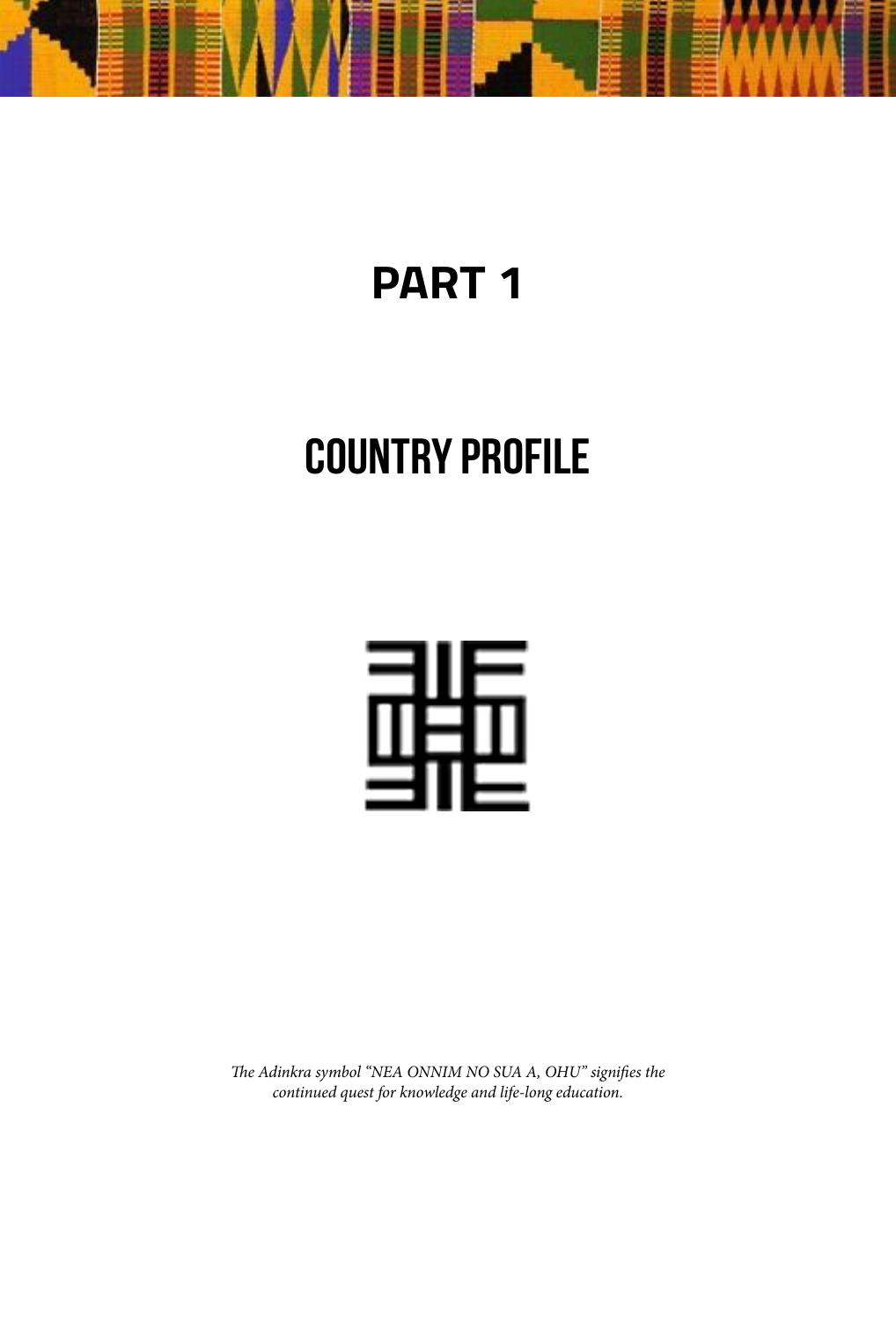# **PIONEERS - AFRICA**

**Blazing New Paths to the Unreached** 





Pioneers-Africa is part of the International Fellowship of PIONEERS which currently has workers serving in over 94 countries around the world

In Matthew 16:18, Jesus declared, "And I say also unto thee, that thou art Peter, and upon this rock I will build my church; and the gates of hell shall not prevail against it" KJV

In our midst today, Christ is still building His church; in Ghana, Burkina Faso, Benin, Togo, Kenya, Mali, Niger, and many other African countries we are serving.

And as Christ builds His church, we have the awesome privilege of being invited to participate with Him in this beautiful work. So, when we give testimonies on church planting, we are indeed only talking about this privilege. Come join us in this marvelous calling of our Master. God has need of you in His vinevard.



# **OPPORTUNITIES**

Volunteers **Career Missions** Professionals/Tent makers **Students in Missions** Short term missions Missions support services Ministry partnership (Praying, Giving & Advocacy) Business as Mission (BAM)

- $\triangle$  Church Planting
- $\triangle$  Pastoral
- $\bullet$  Medical
- $\blacklozenge$  Church support
- $\triangle$  Short term
- $\triangle$  Career missions
- $\bullet$  Evangelistic campaign
- ♦ Cross-Cultural Missions
- $\triangle$  Discipleship Training
- 
- ◆ Community Development
- **◆ Project**

**MINISTRIES** 

- $\blacklozenge$  Sports ministry
- $\blacklozenge$  Children ministry
- ◆ Radio ministry

Acc. No.: 6010165857 **Acc. Name: Pioneers-Africa Branch: Head Office** 



**Mobile Money** Acc. No.: 0595231679 Acc. Name: Pioneers-Africa

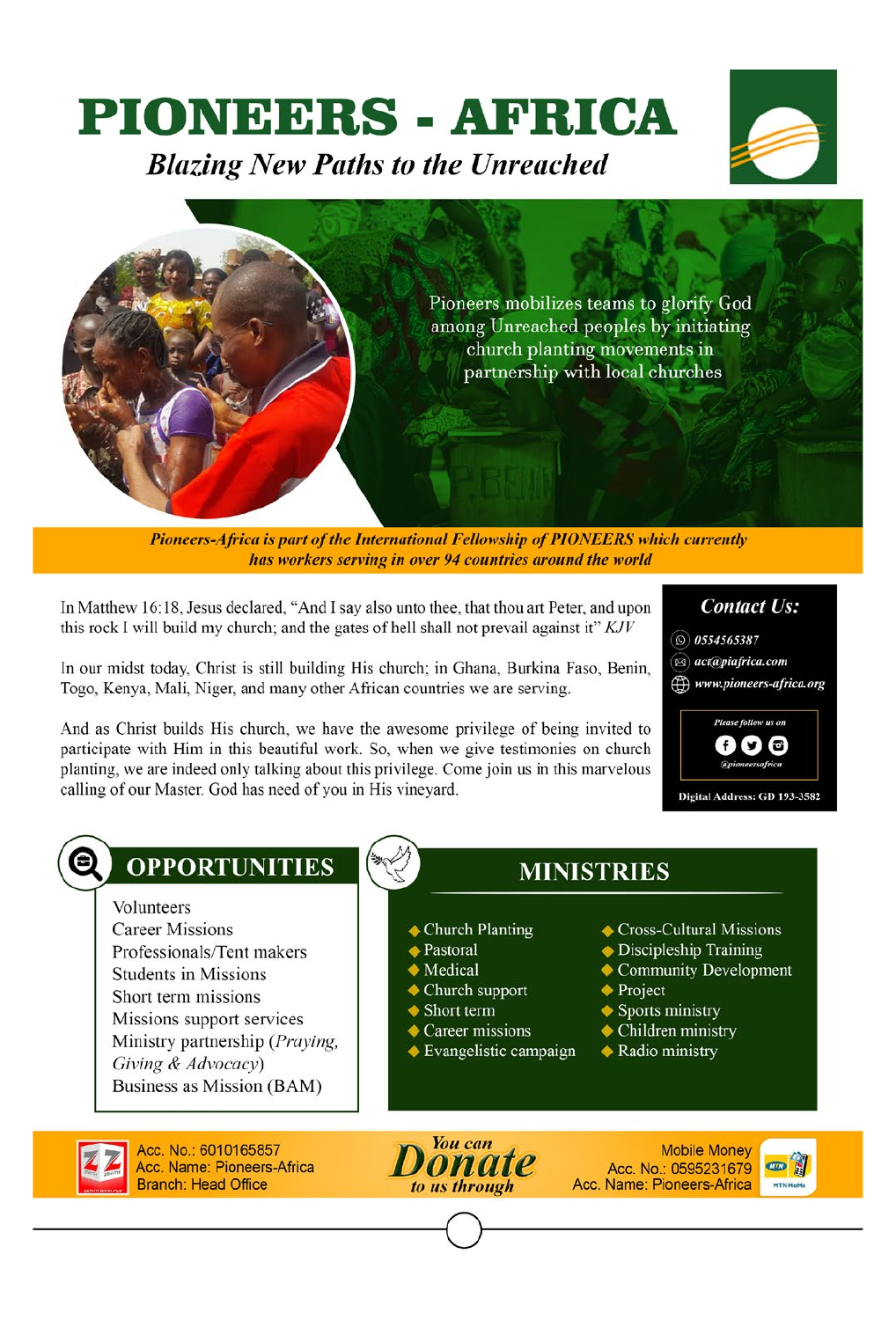# **GHANA PROFILE**

hana is located in West Africa boarded by three French speaking countries, namely Burkina Faso, Cote<br>D'Ivoire and Togo to the north, west and east respectively. To the south of the country lies the Gulf of<br>Guinea providing D'Ivoire and Togo to the north, west and east respectively. To the south of the country lies the Gulf of Guinea providing social, economic and aesthetic coastal value. The country gained independence on 6th March, 1957 becoming the first country in sub-Saharan Africa to attain independence. English is the official language. Currently, Ghana has 16 administrative regions represented in the map in *Figure 1.*

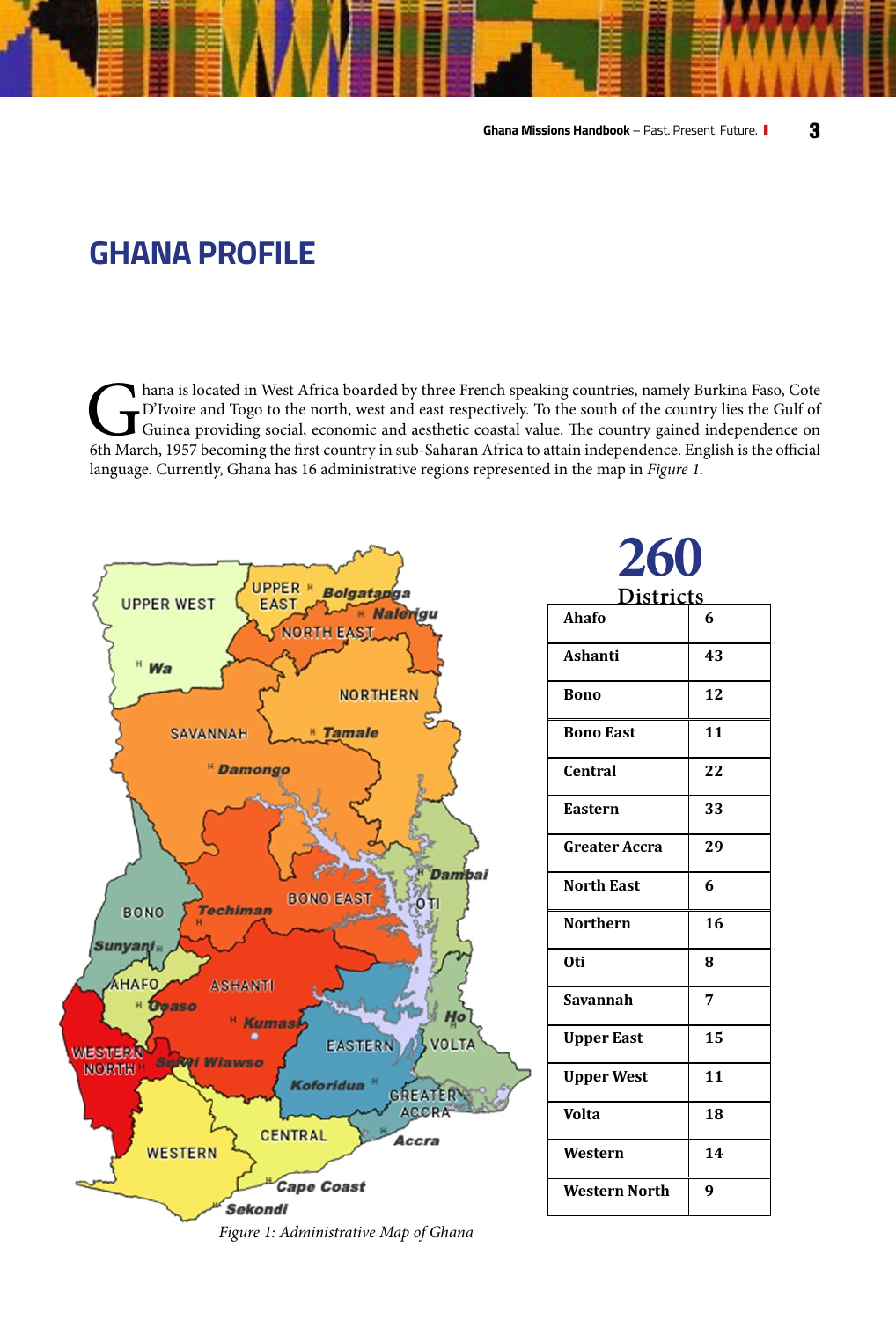# **Population**

Ghana has a population of over 30 million people. It is more densely populated along the coastal to the middle belts and sparsely populated in the regions in the north. This has worsened over the past two decades because of rural-urban migration where there is an influx of people into the cities and other urban areas due to the rapid urbanization. The number of migrants from other parts of West Africa such as Togo, Niger, Nigeria, Mali, Burkina Faso and Cote D'Ivoire keep growing every year.

# **Table 1: Population Increase Rate in National**

| Year                | Population | Percentage Change        | <b>Population Density</b> |
|---------------------|------------|--------------------------|---------------------------|
| 1991                | 14,821,000 | $\overline{\phantom{a}}$ | 62.1                      |
| 1992                | 15,222,000 | 2.7%                     | 63.8                      |
| 1993                | 15,634,000 | 2.7%                     | 65.5                      |
| 1994                | 16,056,000 | 2.7%                     | 67.3                      |
| 1995                | 16,491,000 | 2.7%                     | 69.1                      |
| 1996                | 16,937,000 | 2.7%                     | 71.0                      |
| 1997                | 17,295,000 | 2.1%                     | 72.5                      |
| 1998                | 17,865,000 | 3.3%                     | 74.9                      |
| 1999                | 18,349,000 | 2.7%                     | 76.9                      |
| 2000                | 18,845,000 | 2.7%                     | 79.0                      |
| 2001                | 19,328,000 | 2.7%                     | 81.0                      |
| 2002                | 19,811,000 | 2.5%                     | 83.1                      |
| 2003                | 20,506,000 | 3.5%                     | 86.0                      |
| 2004                | 21,093,000 | 2.9%                     | 88.4                      |
| 2005                | 21,693,000 | 4.1%                     | 92.1                      |
| 2006                | 22,294,000 | 2.7%                     | 93.5                      |
| 2007                | 22,911,000 | 2.8%                     | 96.0                      |
| 2008                | 23,544,000 | 2.8%                     | 98.7                      |
| 2009                | 24,196,000 | 2.8%                     | 101.4                     |
| 2010                | 24,233,000 | 0.2%                     | 101.6                     |
| <b>Growth Rates</b> | 3.2%       | $\overline{a}$           | 3.2%                      |

 *Source: NRSC, 2010 (Units: person, person/km2, 1991-2010) Area: 238,533 km2*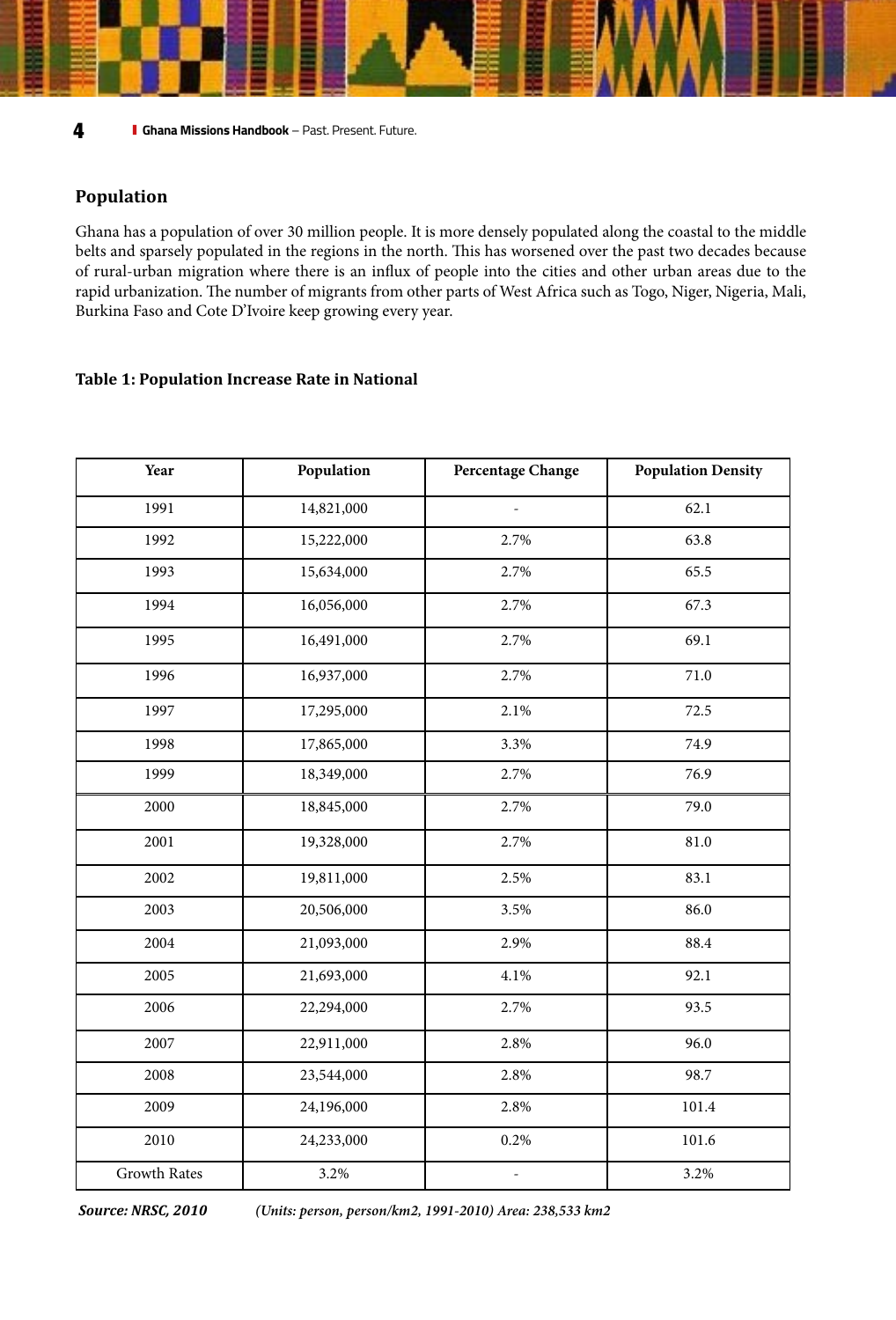The Greater Accra region is the second most populated regions in Ghana after the Ashanti Region though the region is the smallest in terms of area among the 16 administrative regions in Ghana. Greater Accra had a population of 4,010,054 in 2010, accounting for 16.3 % of Ghana's total population. The region's share of the national population was 15.4% in the year 2000 and this increased to 16.3% in 2010. The growth rate of Greater Accra's population over the 2000 and 2010 period was 3.8% lower than the growth rate of Eastern Region over the same period. In Table 2, the new regions are integrated to give a picture of the current number of regions. With the 2020 projections, Ashanti region still stands as the most populated region with 5,924,498, little ahead of Greater Accra.

# **Table 1: Population Increase Rate in National**

|                      |         | Population |            |            |
|----------------------|---------|------------|------------|------------|
| Region               | Area    | 2000       | 2010       | 2020 (Es.) |
| (km <sup>2</sup> )   |         |            | Persons    |            |
| <b>GHANA</b>         | 238,533 | 18,912,079 | 24,658,823 | 30,955,204 |
| Western              | 23,921  | 1,924,577  | 2,376,021  |            |
| <b>WESTERN</b>       | 13,847  |            | 1,664,586  | 2,214,660  |
| <b>WESTERN NORTH</b> | 10,074  |            | 711,435    | 949,094    |
| <b>CENTRAL</b>       | 9,826   | 1,593,823  | 2,201,863  | 2,605,492  |
| <b>GREATER ACCRA</b> | 3,245   | 2,905,726  | 4,010,054  | 5,055,883  |
| <b>Volta</b>         | 20,570  | 2,106,696  | 2,118,252  |            |
| <b>OTI</b>           | 11,066  |            | 605,725    | 759,799    |
| <b>VOLTA</b>         | 9,504   |            | 1,512,527  | 1,907,679  |
| <b>EASTERN</b>       | 19,323  | 1,635,421  | 2,633,154  | 3,318,853  |
| <b>ASHANTI</b>       | 24,389  | 3,612,950  | 4,780,380  | 5,924,498  |
| <b>Brong Ahafo</b>   | 39,557  | 1,815,408  | 2,310,983  |            |
| <b>AHAFO</b>         | 5,193   |            | 484,210    | 613,049    |
| <b>BONO</b>          | 11,107  |            | 922,617    | 1,168,807  |
| <b>BONO EAST</b>     | 23,257  |            | 904,156    | 1,133,768  |
| <b>Northern</b>      | 70,384  | 1,820,806  | 2,479,461  |            |
| <b>NORTH EAST</b>    | 9,074   |            | 465,005    | 588,800    |
| <b>NORTHERN</b>      | 25,448  |            | 1,544,946  | 1,948,913  |
| SAVANNAH             | 35,862  |            | 469,510    | 594,712    |
| <b>UPPER EAST</b>    | 8,842   | 920,089    | 1,046,545  | 1,302,718  |
| <b>UPPER WEST</b>    | 18,476  | 576,583    | 702,110    | 868,479    |

 *Source: Ghana Statistical Service (2010) & https://www.citypopulation.de/en/ghana/admin/*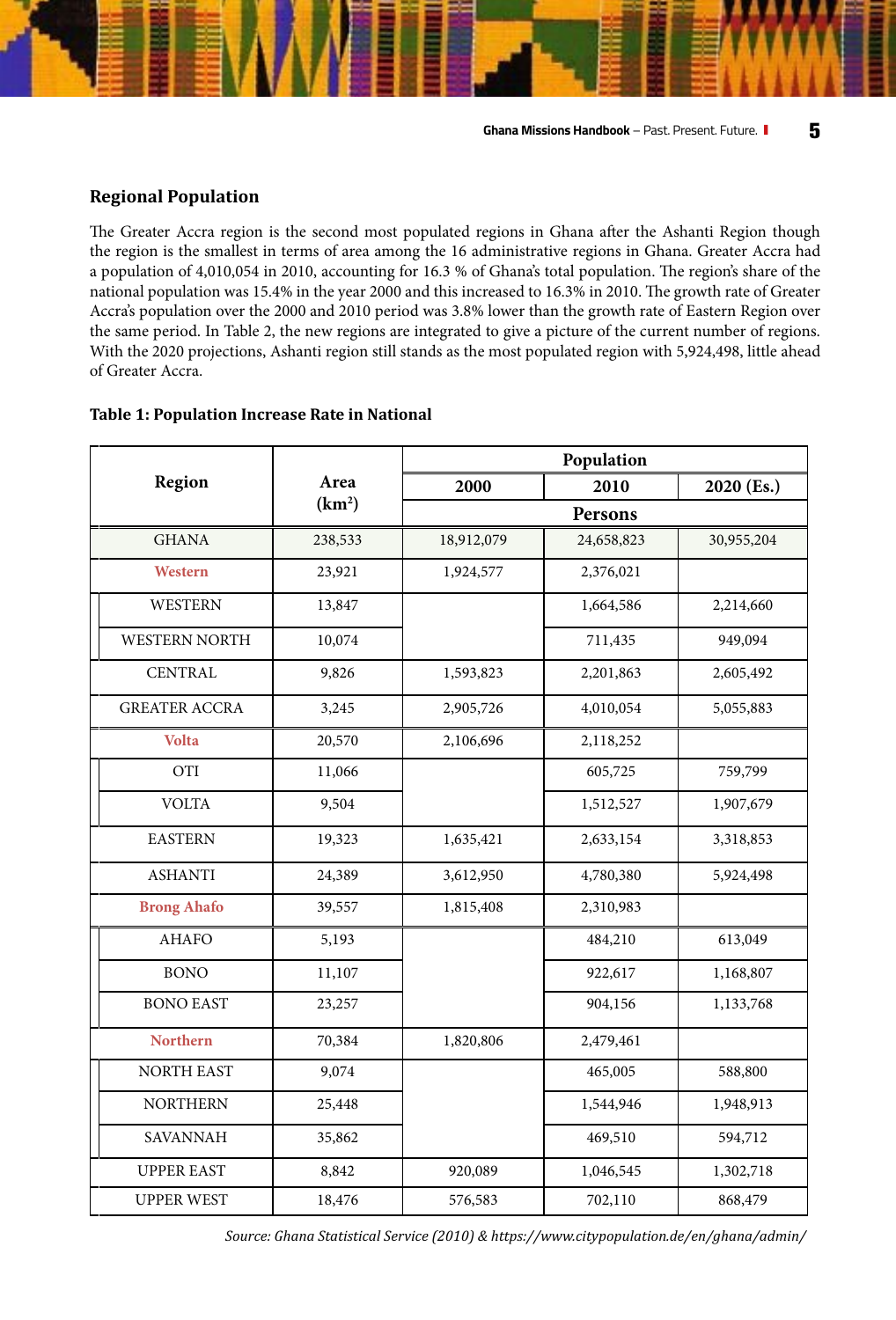» Greater Accra region had five times the density of central region and about 35 times the density of the Northern Region. The region with the least population is North East region with an estimated population of 588,800. Though the Savannah region has the highest land surface area, the region only has 1.9% of the national population.

» During the last census in 2010, it was noted that Ghana has a young age structure. Among the various age groups classified in Table 3, most of the regional population of Ghana falls within the economically active population (15years-64years). Ashanti Region tops all the regions in terms of having the highest population per each age group except for the 25-29, and 30-34 years' groups which Greater Accra leads with 443,383 and 357,070 respectively for the age groups mentioned. The age group that recorded the lowest number of people for all the regions was the age group 95 and older. The table shows that Ghana's population for the regions turns to be very young.



# **Religion**

Religion is deeply rooted in every facet of life in Ghana and there is a great level of tolerance, freedom and respect for other religions.

» There are three major religious blocks in Ghana and they are Christianity, Islam and the Ethnic traditional religion. However, there is a growing number of Buddhist, Bahai, communities and other religious bodies. Significant, there is a sporadic growth of pseudo-Christian groups such as the Jehovah's Witness and Latter Days Saints who have worship centres in every nook and cranny of Ghana.

» It is also important to note that most of the ethnic groups to the south were much influenced by Christianity whereas those to the northern parts have much been under the influence by Islam. These influences must not be seen as entirely pervasive in both scenarios as Catholic has a strong hold in some parts of the north and Islam has a great influence on some major areas along the coast of Ghana.



*Figure 2: Major Religious Affiliations in Ghana Sources: 2010 population census reports, GSS*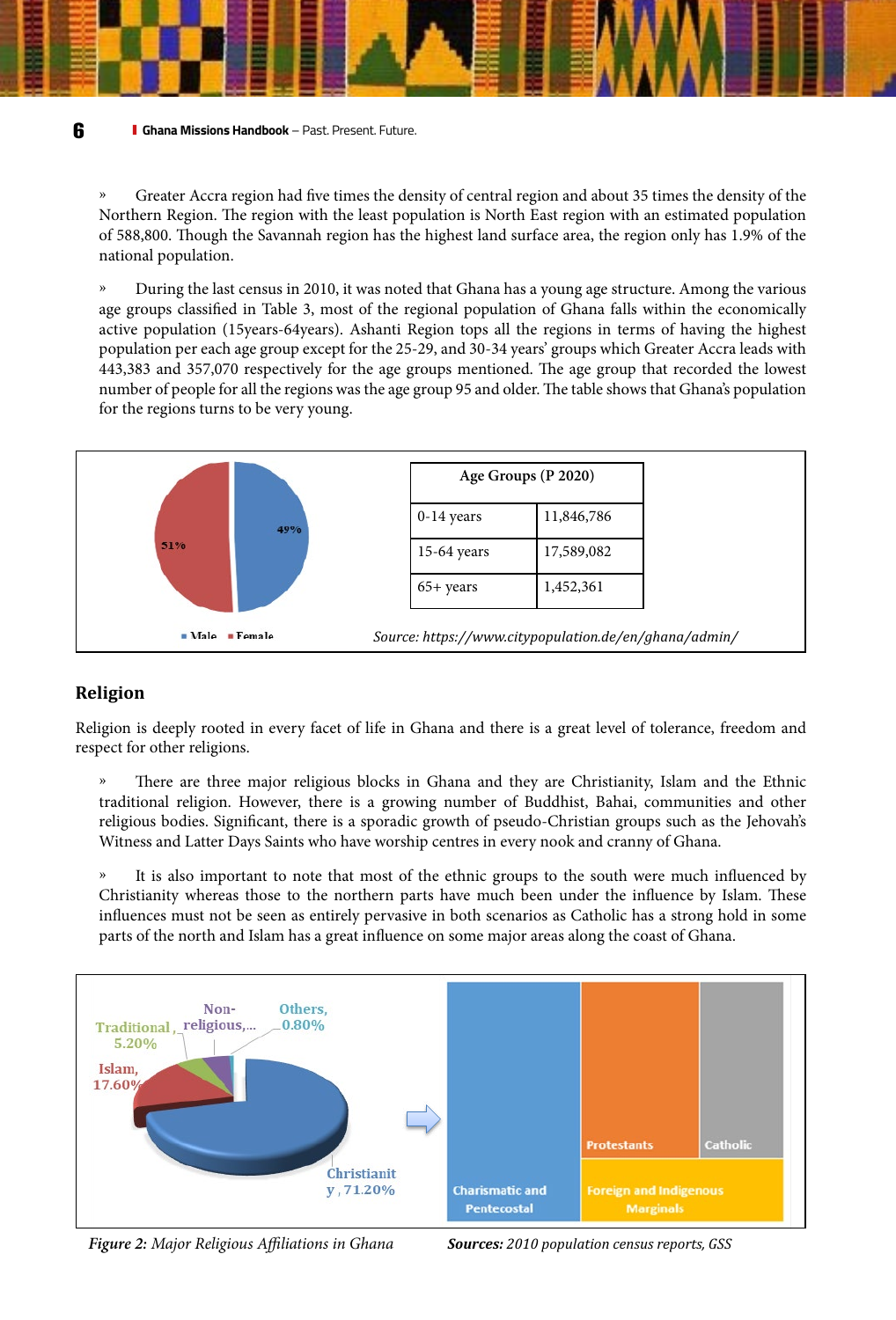» There are numerous Zongo communities in the big cities all across Ghana where Islam is dominant. There are reputable Islamic scholars and schools in these communities. There is the need for intentional and strategic engagements of these areas with the gospel.

» The previously hidden traditional religious practices in Ghana are now displayed in grand array on many television and radio stations as well as on all social media platforms. Occults and spiritual groups have flooded all the media platforms too. People are no longer shy or ashamed of unveiling their faces to the general public. What is the implication for missions and the next populations census?

# **Ethnic Divisions**

Ghana has about 111 ethnic groups, some of whom have their homelands in Ghana and others in Africa and other parts of the world. There are probably many more but their numbers may not be large enough to be captured. The major ethnic groups in Ghana include the Akan, Ewe, Mole-Dagbani, Guan and Ga-Adangbe. The sub-divisions of each groups share a common origin, history, language and cultural heritage. No part of Ghana is ethnically homogenous and this can be seen especially in the urban centers where migration has caused more people to move into the cities and towns. However, some rural areas tend to exhibit more traditional population distribution.

» All the languages in Ghana fall under these sub-groups listed below



# **Table 4: Ethnic Groups in Ghana**

*Sources: 2000, 2010 population census reports, GSS* 

» All the Ghanaian languages linguistically have been placed under two major linguistic sub-families of the Niger-Congo language group and they are the **Kwa** (Akan, Guans, Ewe, Ga-Dangbe and **Gur** (Grusi, Mole-Dagbani, Gurma) families. Mande speaking people in Ghana are few and they include the Bissa (Busanga) and the Ligbi people.

» All the Gur languages have their homelands in the northern parts and the Kwa language cluster have their homelands mainly in the southern part of the country.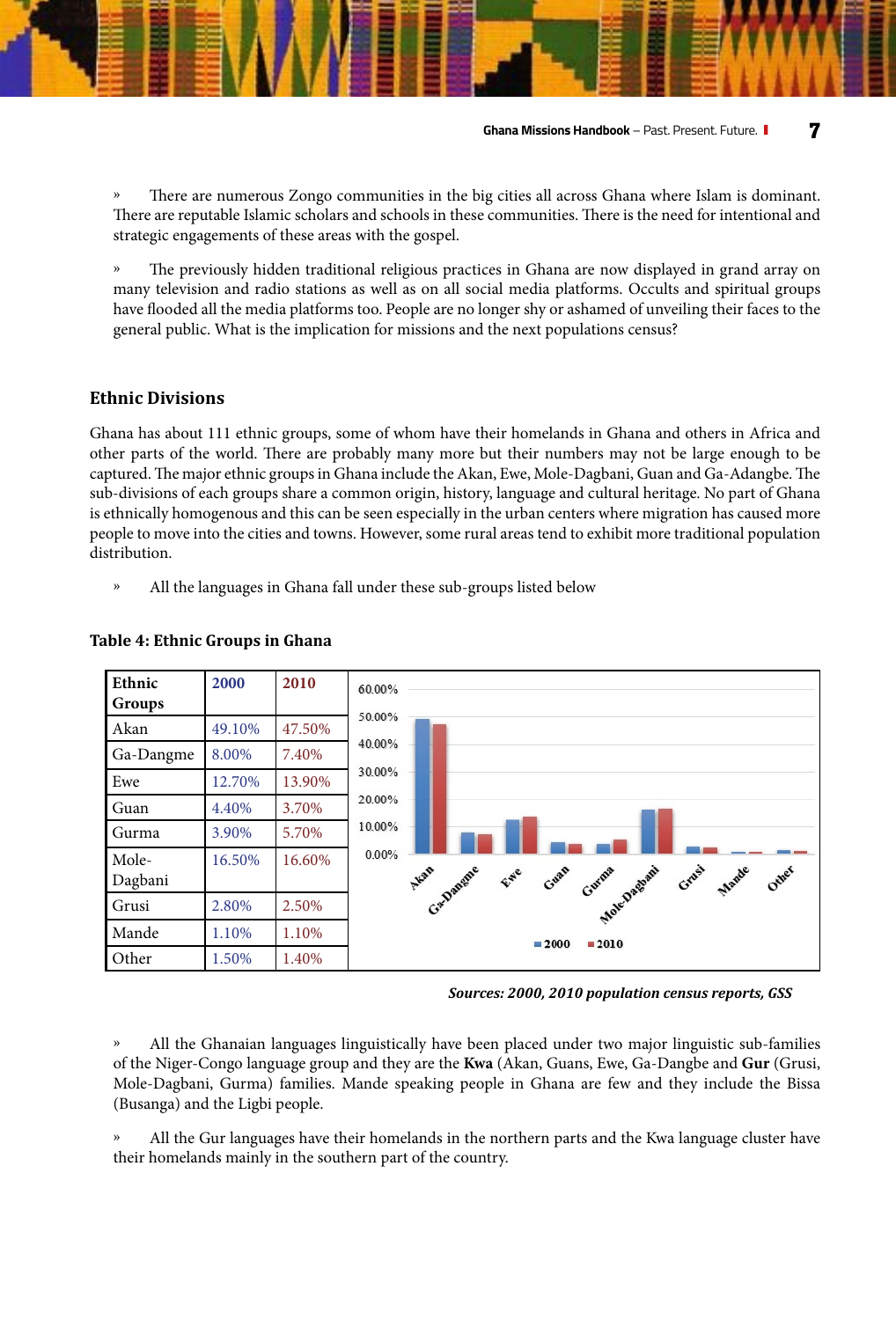# *Examples of People Groups under each Ethnic Groups*

» **Akan** is the largest groups of languages under the Kwa category and they include

|                    | o Asante,                | o Fante,       | o Bono,     |
|--------------------|--------------------------|----------------|-------------|
|                    | o Ahafo,                 | o Akwamu,      | o Akuapem,  |
|                    | o Akyem,                 | o Aowin,       | o Nzema,    |
|                    | o Wasa,                  | o Sefwi etc.   |             |
| $\rangle$          | The Guans                |                |             |
|                    | o Larteh,                | o Gonja,       | o Yeji,     |
|                    | o Krachi,                | o Tafi,        | o Akpafu,   |
|                    | o Cherepong,             | o Awutu,       | o Efutu,    |
|                    | o Senya,                 | o Breku etc.   |             |
| $\rangle\!\rangle$ | The Gurma include        |                |             |
|                    | o Bimoba,                | o Kokomba,     | o Basare,   |
|                    | o Pilapila,              | o Safalba,     | o Kotokoli, |
|                    | o Chamba etc.            |                |             |
| »                  | The Mole-Dagbani include |                |             |
|                    | o Dagomba,               | o Mamprusi,    | o Kusasi    |
|                    | o Builsa,                | o Dagarte,     | o Lobi,     |
|                    | o Nanumba,               | o Wali,        | o Frafra,   |
|                    | o Namnam,                | o Talensi etc. |             |
| ))                 | Grusi                    |                |             |
|                    | o Kasena,                | o Sisala,      | o Mo,       |
|                    | o Vagla etc.             |                |             |

» Refer to the Map in *Figure 3* for more details on the major language groups in Ghana. This is limited to mainly language groups that have their homelands in Ghana. Even with that descriptions, some few minority indigenous language groups are not well captured but it gives a good picture of what is close to reality.

# **Major Languages**

» The three major languages in Ghana are the Asante, Ewe and Fante which according to the Ghana Statistical Service have 16%, 14% and 11.60% of the total languages in Ghana respectively. They do not only represent majority in terms of numbers but they are also widely spoken throughout the country. A significant number of people who may not understand their mother tongue especially in the cities may speak one of these languages in addition to the English language.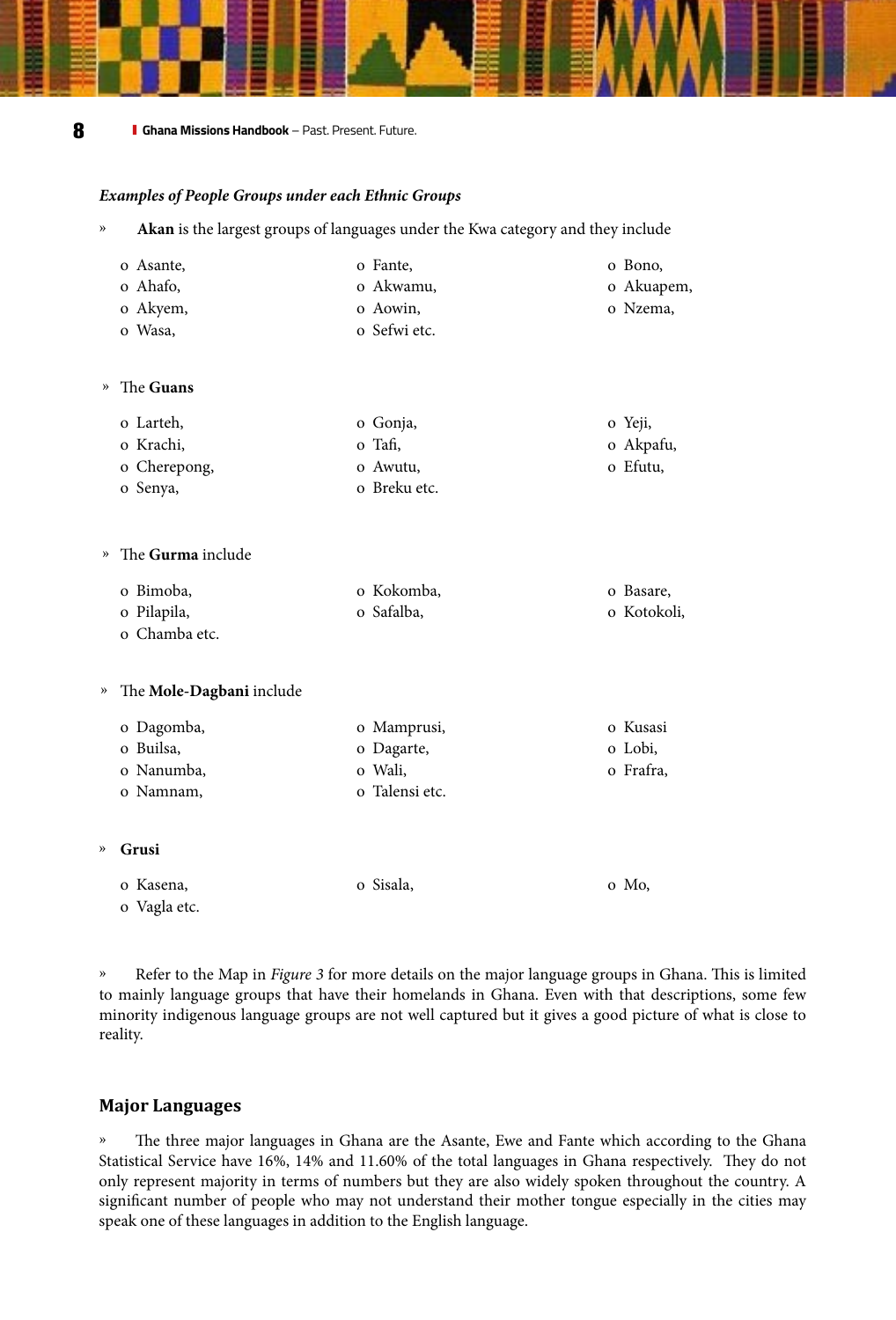

1 ATWODE 2 ADA

4 ADELE 5 AGONA 6 AHAFO 7 AHANTA 8 AKAN N.E.S 9 AKPAFU 10 AKUAPEM 11 AKWAMU

3 ADANGBE W.O.S

12 AKYEM (ABUAK-

13 AKYEM (KOTOKU/ BOSOME) 14 ANUFO

15 ANUM-BOSO 16 AOWIN 17 ASANTE 18 ASEN 19 AVATIME 20 AWUTU 21 BANDA 22 BIMODA 23 BOWIRI 24 BRON 25 BUEM 26 BULISA 27 BUSANGA 28 CHAKALI 29 CHALLA 30 DAGABA (DAGARTE)

WA)





*Data Source: CERGIS, University of Ghana*

|                                                                                                                                       |  | $31$ DAGOMBA |
|---------------------------------------------------------------------------------------------------------------------------------------|--|--------------|
| Note: Challa, Chakali, Ligbi and kantosi areas are based on some key towns 32 DANKYIRA<br>and were not part of the original data set. |  |              |
|                                                                                                                                       |  |              |

| 33 | <b>EFUTU</b>  |
|----|---------------|
| 34 | EWE           |
| 35 | <b>FANTE</b>  |
| 36 | <b>FRAFRA</b> |

| 37 | GА             |
|----|----------------|
| 38 | <b>GONJA</b>   |
| 39 | <b>KANTOSI</b> |
| 40 | <b>KASENA</b>  |

| 41 | <b>KONKOMBA</b> |
|----|-----------------|
| 42 | <b>KRACHI</b>   |
| 43 | <b>KROBO</b>    |
|    | <b>KUSASI</b>   |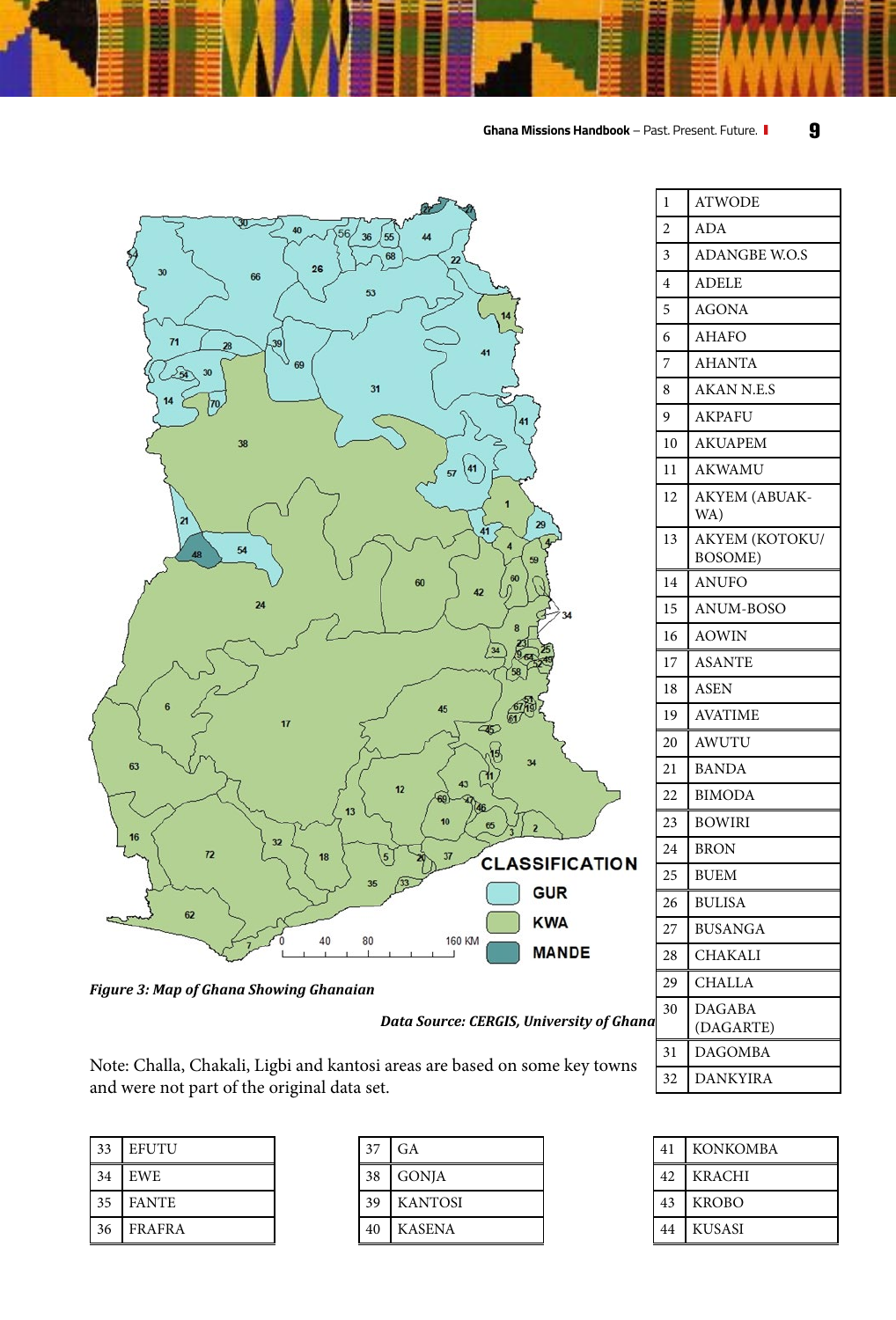| 45 | <b>KWAHU</b>    |
|----|-----------------|
| 46 | <b>KYEREPON</b> |
| 47 | <b>LARTE</b>    |
| 48 | LIGBI           |
| 49 | LIKPE           |
| 50 | LOBI            |
| 51 | <b>LOGBA</b>    |
| 52 | <b>LOLOBI</b>   |
| 53 | <b>MAMPRUSI</b> |
| 54 | MO              |

| 55 | <b>NAMNAM</b>                  |
|----|--------------------------------|
| 56 | NANKANSI AND<br><b>GURENSE</b> |
| 57 | <b>NANUMBA</b>                 |
| 58 | <b>NKONYA</b>                  |
| 59 | <b>NTRUBU</b>                  |
| 60 | <b>NTWUMURU</b>                |
| 61 | <b>NYANGBO</b>                 |
| 62 | <b>NZEMA</b>                   |
| 63 | SAFWI                          |

| 64 | <b>SANTROKOFI</b> |
|----|-------------------|
| 65 | <b>SHAI</b>       |
| 66 | SISALA            |
| 67 | <b>TAFI</b>       |
| 68 | <b>TALENSI</b>    |
| 69 | <b>TAMPOLEMS</b>  |
| 70 | VAGLA             |
| 71 | WALA              |
| 72 | <b>WASA</b>       |

» Other languages such as Hausa, Kotokoli, Fulbe, Moshie, Zabrama are also spoken by significant number of people in the country.

» There are other Asian (Indian, Chinese, Indo-Pakistani, Arabs etc.) and European (French, Dutch, Italian etc.) languages that are spoken in the country mainly by their own people.



*Table 5: Major Languages in Ghana*

*Source: 2010 population census reports, GSS.*

# **Dying Languages**

According to United Nations Educational and Scientific Organization (UNESCO), "language is in danger when its speakers cease to use it, or use it in an increasingly reduced number of communicative domains, and cease to pass it on from one generation to the next. That is, there are no new speakers, either adults or children".

» The rate of language endangerment and extinction is one of the most disturbing trends in the world today and this must be the concern of all churches and mission agencies in Ghana.

» Ghana, like many other countries in Africa, is faced with endangerment of languages as well. This may be due to educational policies that allows selected languages to be studied in schools, intermarriages,